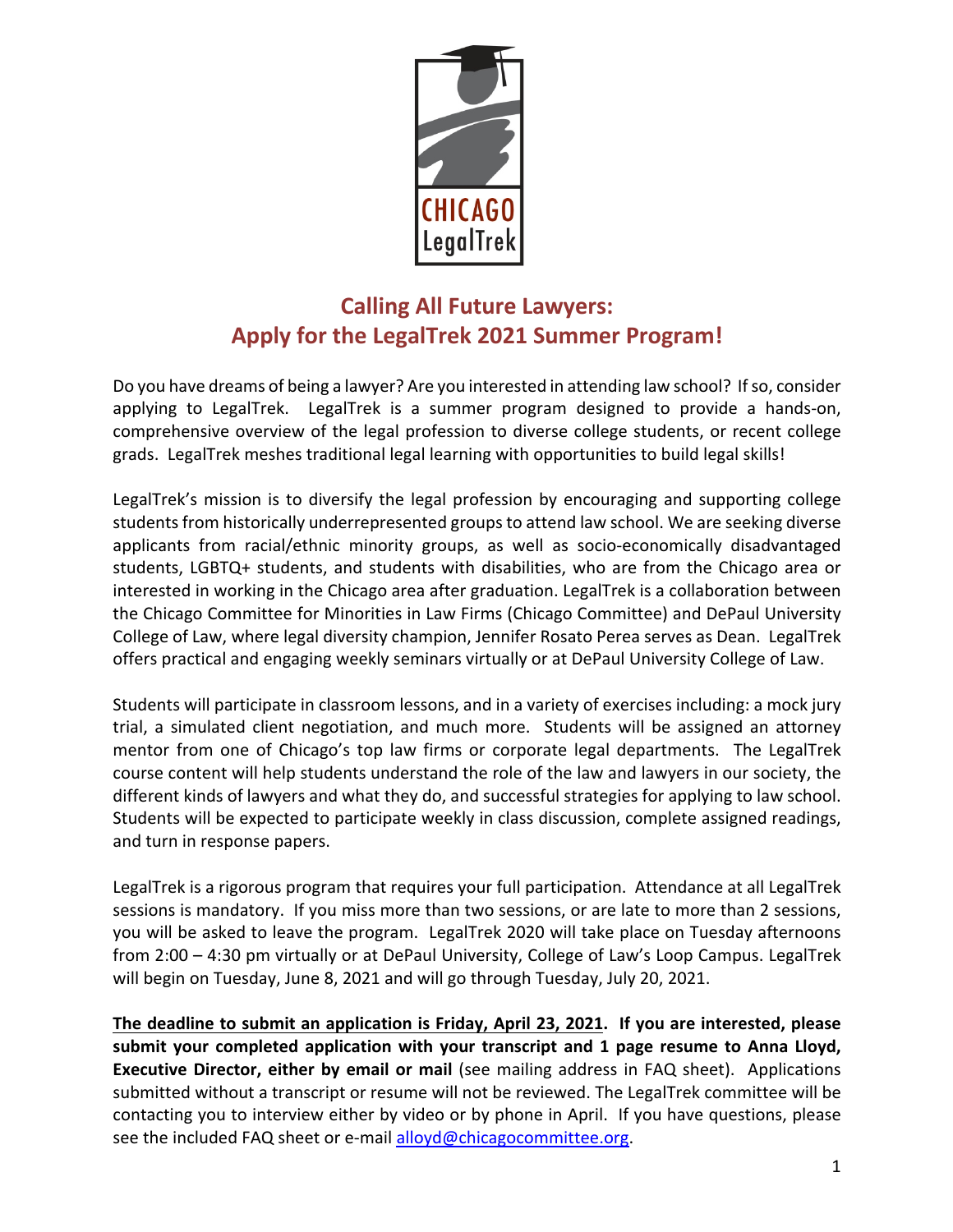## **LegalTrek Application FAQ's**

#### 1. **I am not sure what LegalTrek is- what exactly will I be doing?**

A: The 2021 summer syllabus is posted on-line. You can open it by going to the Chicago LegalTrek webpage at https://chicagocommittee.org/legaltrek/ . Please read the syllabus to see exactly what you will be doing each week and what types of assignments and preparation you must make in advance. Please read the beginning of the syllabus that sets forth the expectations and level of commitment expected from each scholar.

#### 2. **I see that LegalTrek is a program for undergraduates. I recently graduated from college and I would like to participate. May I apply?**

A: Yes you may. While this program is designed and targeted for undergraduate students, there are limited spaces available for recent grads. Feel free to apply.

## 3. **If I am selected as a finalist, I see that I must interview in April. I will likely not be able to make it to Chicago for an interview as I go to school in another state. Can I still participate?**

A: Yes. We will be interviewing by phone. Not all students will be asked to interview, only those students who advance through the initial application stage.

#### 4. **When will I know if I am accepted to LegalTrek?**

A: We would like to notify everyone of their admission acceptance by May 1, 2021.

#### 5. **How much does it cost to participate in LegalTrek?**

A: There is no cost to participate in the LegalTrek program, but individuals are responsible for their own living and travel expenses.

#### 6. **Does the program offer housing options?**

A: No, unfortunately we are unable to provide housing assistance at this time. Individuals are responsible for arranging their own housing.

#### 7. **Will I have access to a legal internship if I participate in LegalTrek?**

A: No, an internship is not part of the program at this time. All LegalTrek scholars regardless of year in school will be assigned a law-firm mentor and you will meet with your mentor throughout the summer. You may be able to build relationships for future internship opportunities through this mentor, or your LegalTrek network.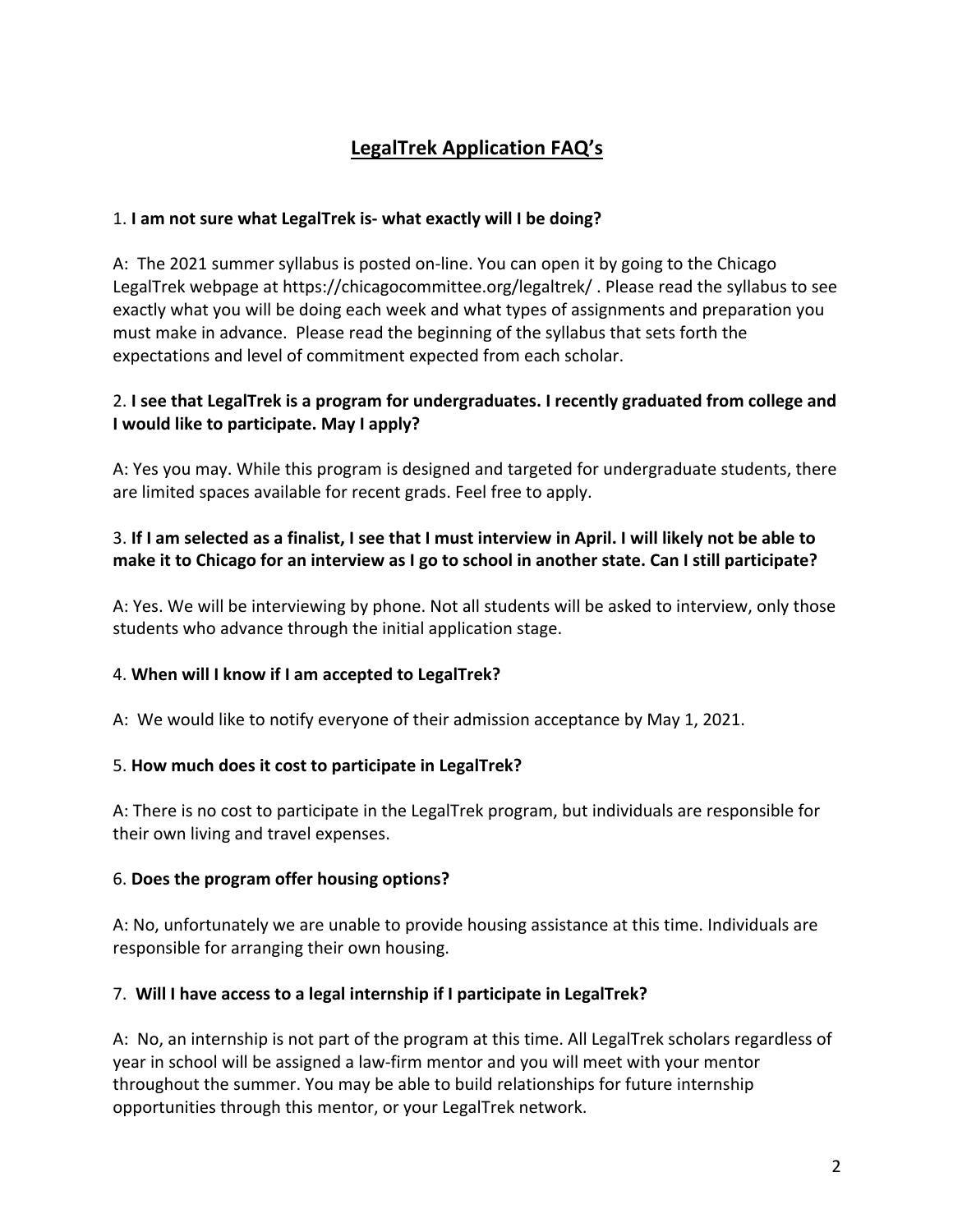#### 8. **How should I submit my transcript?**

A: You or your school may mail a hard copy of your transcript to Anna Lloyd (see mailing address below). Your school may also send an electronic copy to alloyd@chicagocommittee.org, or you may email a scanned copy of your transcript.

## 9. **If I decide to submit a hard copy of my application and/or official transcript what is your mailing address?**

A: Please address all mail to:

Anna Lloyd Executive Director Chicago Committee on Minorities in Large Law Firms P.O. Box 06411 Chicago, IL 60606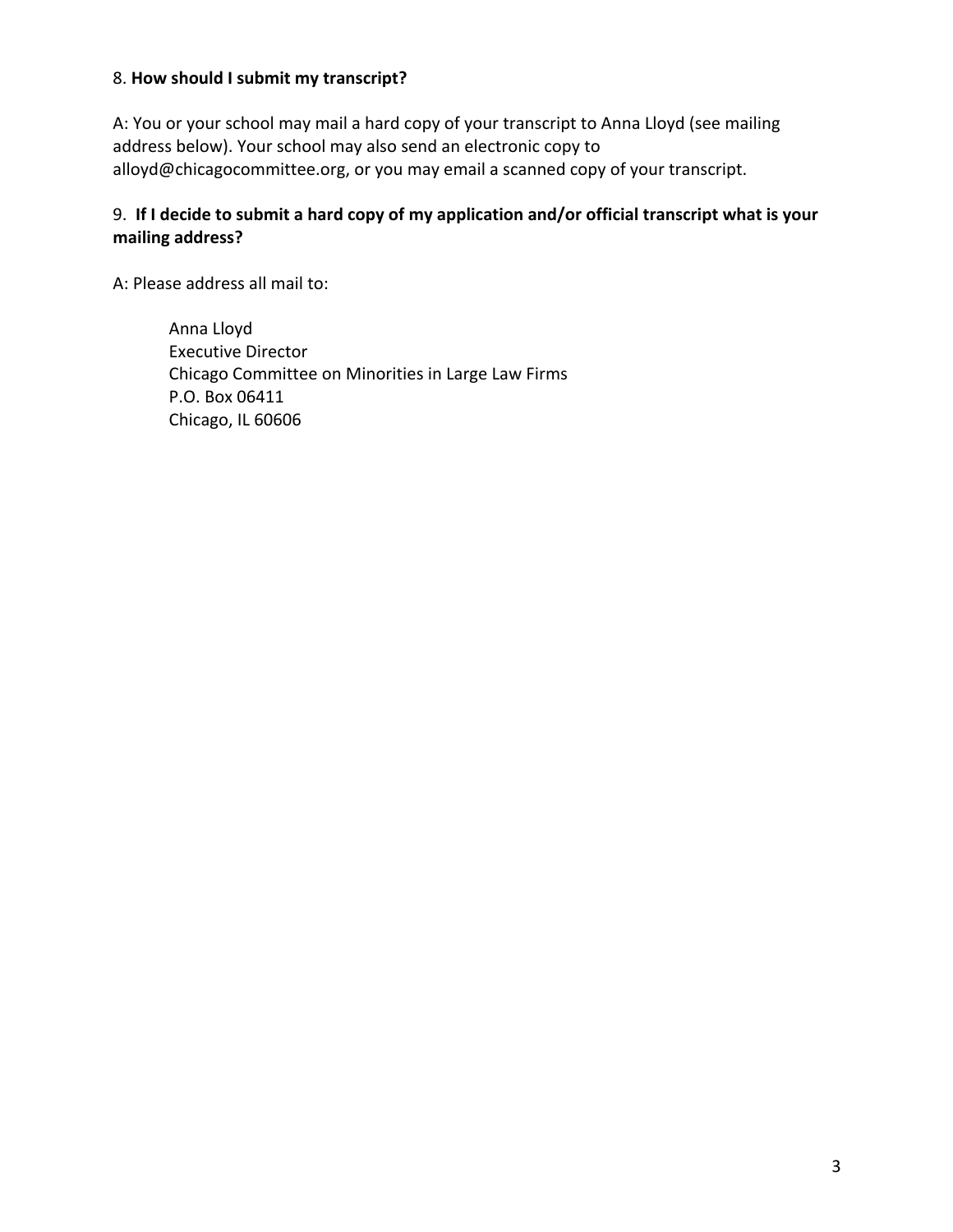## **Chicago LegalTrek 2021 Application**

## **Section 1.**

- **1. Name:**
- **2. College:**
- **3. Major/Minor:**
- **4. School Address:**
- **5. Home Address:**
- **6. E-mail Address:**
- **7. Phone Number:**
- **8. Grade Point Average:**
- **9. Pronoun:**
- **10. Expected Date of Graduation:**
- **11. What are your summer plans besides LegalTrek? Are you able to attend weekly sessions virtually on Tuesdays from 2:00 pm to 4:30 pm?**
- **12. Do you receive financial aid for college? If so, approximately what percentage of your college education is being paid for by financial aid including work-study or your own outside jobs?**